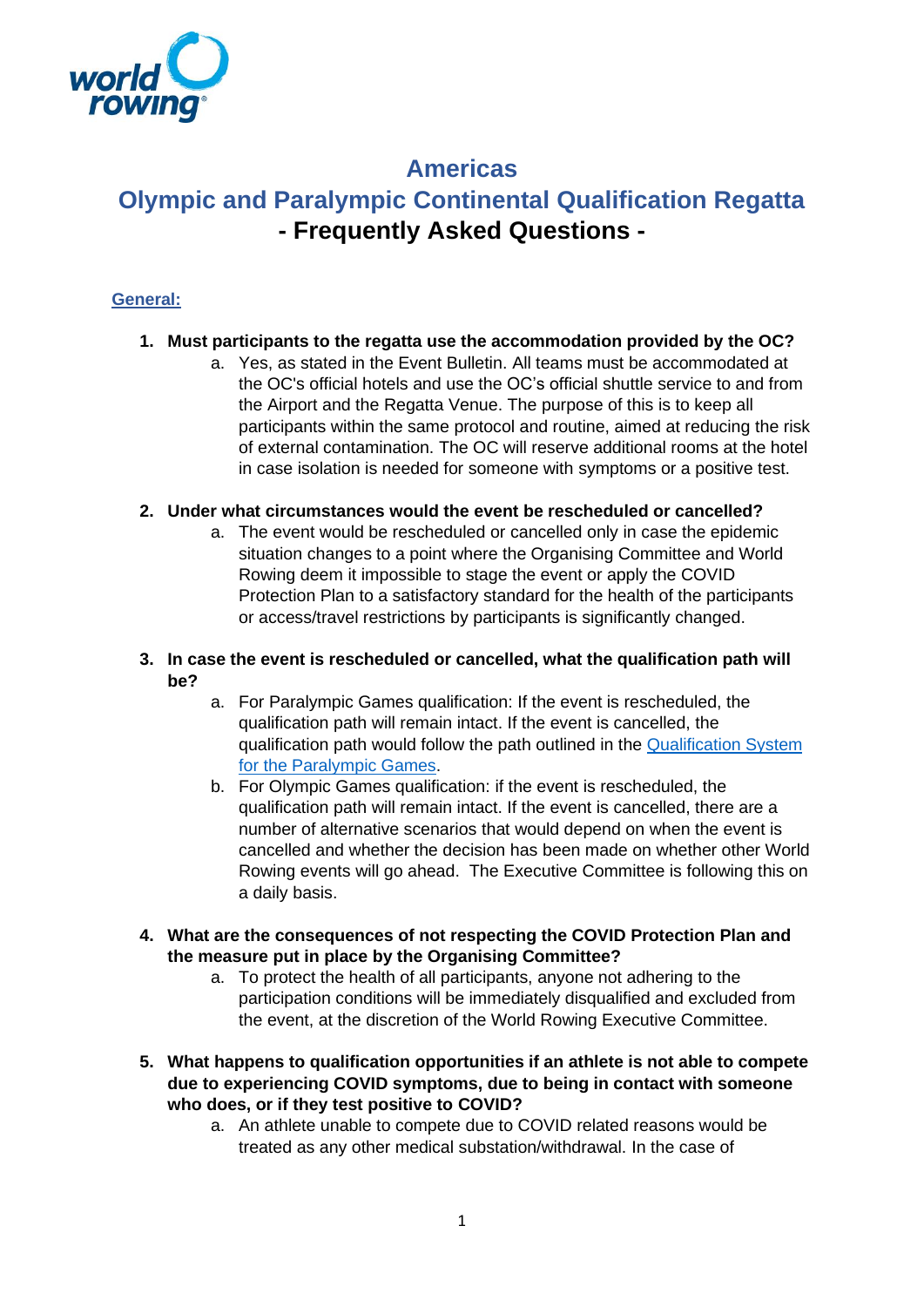

continental qualification events, the same boat classes are open for entry at the Final Olympic and Final Paralympic Qualification Regattas.

- **6. What happens if multiple competitors become ill and cannot compete? Is there a plan for allocating spots if several competitors/crews cannot compete?**
	- a. In any situation where there are quota places not allocated, the Olympic and Paralympic Games qualification systems will be followed.

#### **Specific to AmOPQR Rio de Janeiro - Brazil:**

- **7. If an athlete starts experiencing COVID-related symptoms or has been in contact with someone who does, what do they need to do?**
	- a. If athletes, support staff, team members or regatta staff experience COVID-19 related symptoms between their arrival in Rio de Janeiro and the closing of the event, the team manager is obliged to contact without delay the World Rowing / OC office and World Rowing / OC doctor by phone (Dr. Roger Azevedo de Otero, +55 48 99942 9409, [medico@remobrasil.com\)](mailto:medico@remobrasil.com), wait for medical instructions and move to isolation to prevent possible further transmission to others.

#### **8. What happens if an athlete becomes ill with COVID during the regatta?**

- a. Athletes, support staff, team delegates and regatta staff may not participate in the regatta in case of any COVID-19 related symptoms. They are not allowed to enter the event premises, must immediately move to isolation, consult the doctor and follow his instructions. This also applies in case of any personal interaction with a third party having COVID-19 related symptoms. The Organizing Committee's Chief Medical Officer, Dr. Roger Azevedo de Otero, can be contacted at +55 48 99942 9409, [medico@remobrasil.com](mailto:medico@remobrasil.com) in case of any open questions or required onsite support.
- **9. Is it possible for teams to book single room accommodation for their members?** 
	- a. Yes, upon availability. The deadline to confirm accommodation requests is the 29<sup>th</sup> of January. Please contact [regata@remobrasil.com](mailto:regata@remobrasil.com) for information.
- **10. Is it possible to receive a packed meal that teams-members can eat in their own rooms, so to avoid group gatherings in the hotel restaurant?**
	- a. Yes. This service needs to be requested in advance for staff planning.
- **11. What are the options for athletes to warm up, if they don't want to use shared ergometers? For example, is it allowed to run around the Lagoa venue?**
	- a. Running at the venue will be assessed closer to the event date.
- **12. When will the accommodation and insurance information be published?**
	- a. Information about the accommodation is included in the first bulletin, [which](http://www.remobrasil.com/rio2021)  [you can consult here.](http://www.remobrasil.com/rio2021) Information about the insurance will be published in the second bulletin in the coming days.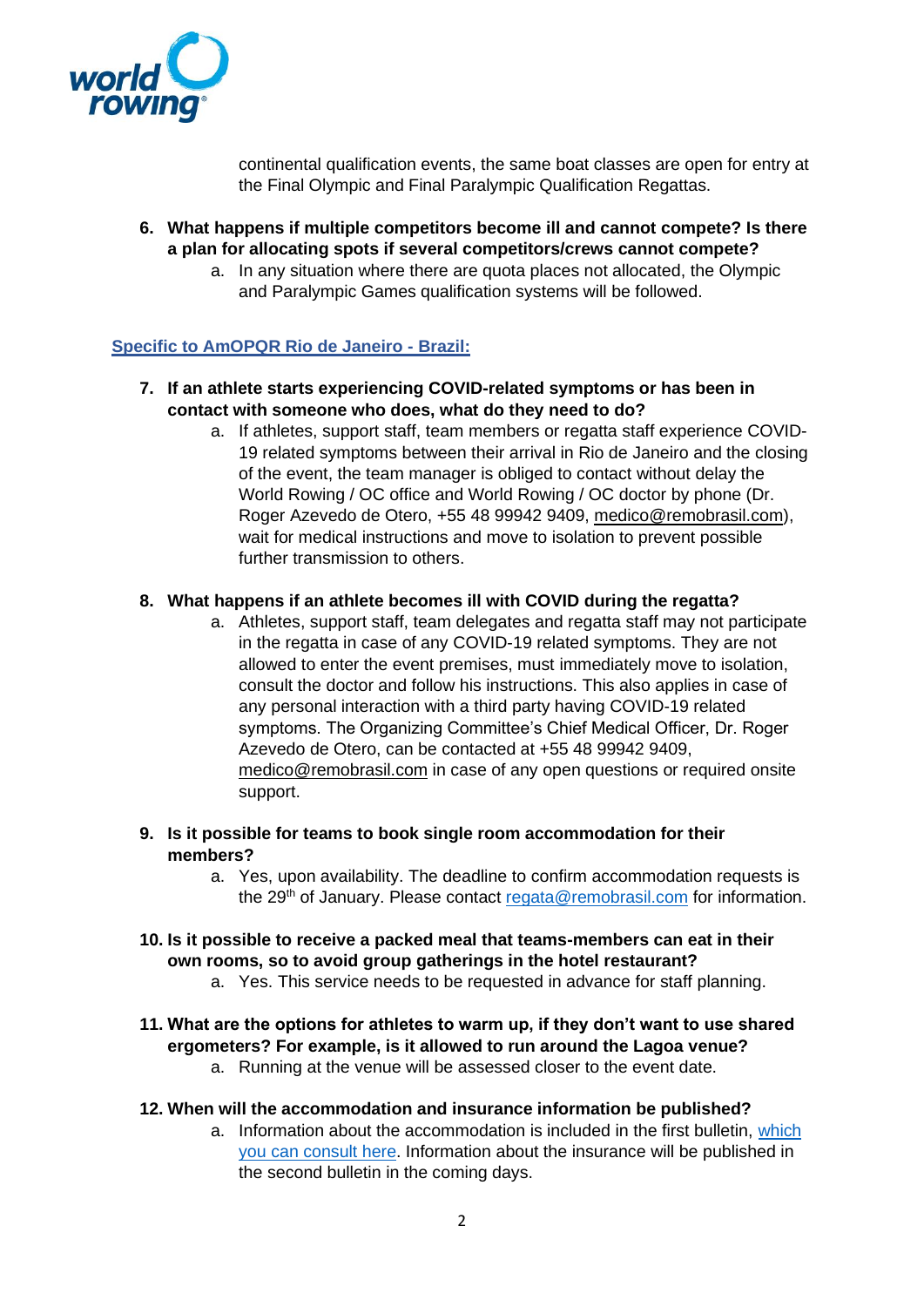

- **13. Are entries from the event that was postponed in 2020 still valid, or do teams need to register new entries?**
	- a. Teams need to make their entries anew. The procedure and deadline for the entries is indicated in the Bulletin n.2.
- **14. When will the course be opened for training?** 
	- a. The regatta course will be open as of 28 February 2021.
- **15. Is it possible for teams to arrive in Rio and train, before the official opening of the venue on 28 February 2021?** 
	- a. No, this is not possible. The venue and course will not be accessible before 28 February 2021.
- **16. Are crews competing in the South American Championships allowed to access the venue to train during the Americas Olympic and Paralympic Qualification Regatta?**
	- a. No, during the Americas Olympic and Paralympic Qualification Regatta, only crews competing in the regatta will be allowed access to the venue.

#### **17. Will a training camp be organised?**

- a. No, there will not be a training camp before the regatta.
- **18. Are teams able to organise their own accommodation, not using the hotel provided by the OC?**
	- a. No. All teams must be accommodated at the OC's official hotels. Please see the answer to No. 1 above
- **19. What's the size of transfer shuttles for the event, and what will be the maximum capacity per shuttle? How long is the shuttle ride to and from OC hotel and the competition venue?**
	- a. The shuttles have a capacity of 40 seats, and only 20 will be used (50%). The ride takes between 10 and 15 minutes. Masking and social distancing is required during the travel.
- **20. Are there windows in the shuttles and can these be kept open at all times during transport for the event?**
	- a. The OC is currently investigating the answer to this question.

#### **21. Should participants start making arrangements (like flights) or wait?**

a. Teams can start making their travel arrangements and start the visa process, if needed. If your team is part of the World Rowing Development Program, please wait instructions from the Development Manager of the event (Daniela Gomes, daniela.gomes@worldrowing.com).

#### **22. Is there an hospital dedicated to the participants of the regatta?**